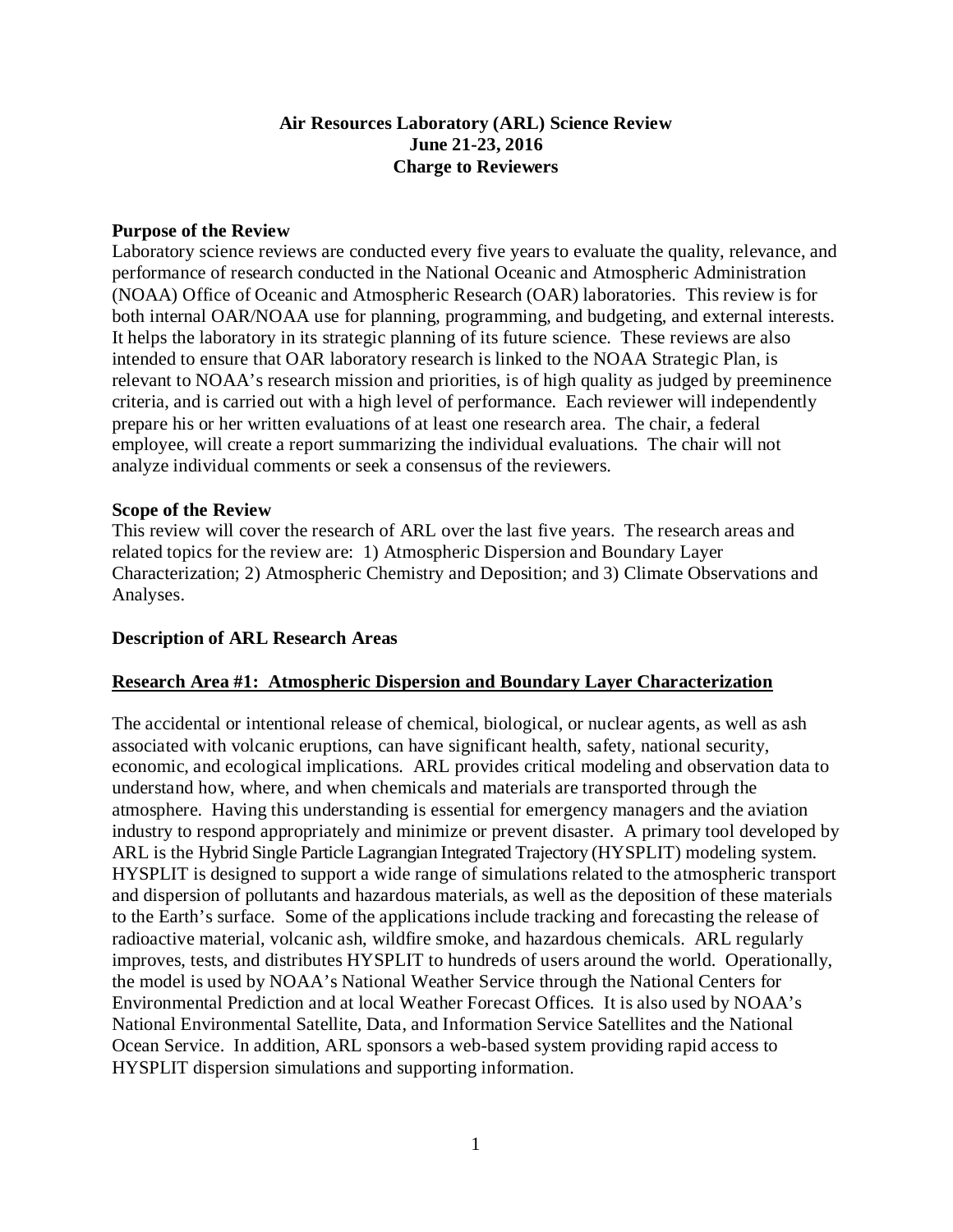ARL advances the understanding of atmospheric boundary layer processes that occur on a smallscale within complex environments. Through design, evaluation, and operation of high resolution observing networks and tracer field studies, ARL research improves the accuracy of atmospheric dispersion predictions and the characterization of the boundary layer in support of the dispersion community and for other research applications. The boundary layer has a significant influence on a number of important atmospheric and environmental issues, including the dispersion of airborne hazardous materials; low-level winds and turbulence; convective initiation; evolution of hurricanes; air quality; regional climate changes; the transfer of compounds between land/water and the atmosphere; and the behavior of wildland and agricultural fires and the smoke they produce. ARL conducts dispersion and boundary layer research in various locations around the country and also provides meteorological and consequence assessment support for the safe operation of major U.S. Department of Energy research facilities in Idaho and Nevada.

#### **Research Area #2: Atmospheric Chemistry and Deposition**

Pollutants released into the air can impact air quality, as well as terrestrial and aquatic ecosystems when the pollutants deposit to Earth. Effective targeting of air pollution controls depends on having good scientific understanding of which specific pollutant sources and regions are contributing to air and water quality issues. While much progress has been made in reducing releases of harmful air pollutants, many locations in the U.S. continue to experience problems associated with air pollutants and poor air quality. On an annual basis, air pollution contributes to tens of thousands of premature deaths from cardiovascular and respiratory diseases. Chemicals in the atmosphere also damage crops and forests, degrade aquatic ecosystems, and contribute to climate change. ARL evaluates and improves computer models used by the National Weather Service in support of state and local forecasters who predict the occurrence of ground-level ozone and fine particulate matter. These forecasts improve the ability of communities and individuals to respond to anticipated episodes of poor air quality by reducing pollutant emissions (e.g., limiting driving) and by taking personal protective measures (e.g., limiting outdoor exercise).

ARL also conducts a variety of research on the exchange of pollutants between the air and the Earth's surface, which improves understanding and guides policy concerning air quality management and ecosystem health. ARL focuses on pollutants, such as mercury, reactive nitrogen, and sulfur compounds, which can have significant impacts on the environment and—in the case of mercury—human health. ARL activities include a) developing and applying a specialized HYSPLIT modeling system that tracks mercury emissions and links these emissions to atmospheric transport, transformation, and deposition; b) conducting long-term, intensive ambient air monitoring of mercury, c) conducting short-term, process-level field studies for mercury and reactive nitrogen compounds; and d) supporting long-term, research-grade monitoring of acids and nutrients in precipitation.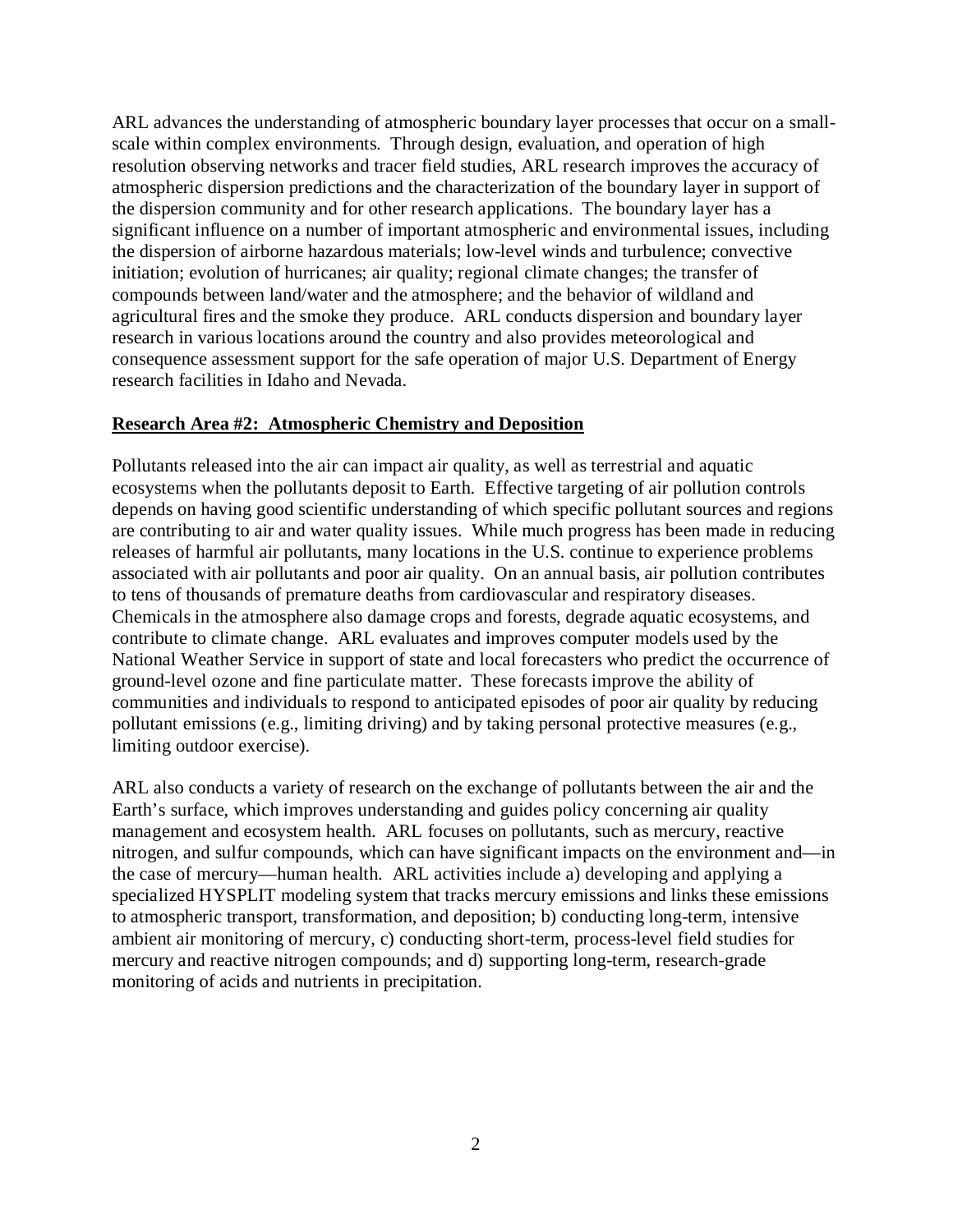### **Research Area #3: Climate Observations and Analyses**

Changes in the climate can influence economic prosperity, human and environmental health, and national security. Citizens, communities, businesses, governments, and international organizations are requiring climate information and products to cope with climate variability and to adapt to and mitigate climate change. ARL's Climate Observations and Analyses research provides essential information for decision-makers to understand how and why climate has changed and what changes might occur in the future. ARL's activities focus on advancing the quality and quantity of reference observations; evaluating selected observing systems for their ability to satisfy ongoing and evolving climate requirements; improving the understanding of airsurface interactions; and analyzing long-term observational datasets and models to understand climate variability and change.

ARL provides high quality, reference-grade measurements of critical climate parameters, such as air temperature, precipitation, winds, land surface temperature, and solar radiation. As a key participant in climate observing networks, both nationally and internationally, ARL develops methods for measuring climate parameters with high accuracy and reliability. ARL designs, evaluates, and maintains the instrument suites and the infrastructure for the U.S. Climate Reference Network, which provides the Nation with a climate-quality benchmark observing system that meets national commitments to monitor the climate of the United States for the next 50-100 years. ARL also conducts long-term field studies to improve the understanding of interactions between the atmosphere, the land surface, and plants, which leads to better climate and weather predictions. Additionally, ARL conducts energy, water, and greenhouse gas flux measurements and analyzes their relationships. A predictive understanding of the surface energy budget and related feedbacks is critical to the understanding of climate forcing factors at the land surface and the ability to credibly predict future conditions, especially those related to water resources.

### **Evaluation Guidelines**

For each research area, each reviewer will provide one of the following overall ratings:

- *Highest Performance*--Laboratory greatly exceeds the Satisfactory level and is outstanding in almost all areas.
- *Exceeds Expectations*--Laboratory goes well beyond the Satisfactory level and is outstanding in many areas.
- *Satisfactory*--Laboratory meets expectations and the criteria for a Satisfactory rating.
- *Needs Improvement*--Laboratory does not reach expectations and does not meet the criteria for a Satisfactory rating. The reviewer will identify specific problem areas that need to be addressed.

### **Reviewers are to consider the quality, relevance, and performance of the laboratory.**

**1. Quality:** Evaluate the quality of the laboratory's research and development. Assess whether appropriate approaches are in place to ensure that high quality work will be performed in the future. Assess progress toward meeting OAR's goal to conduct preeminent research as listed in the "Indicators of Quality, Relevance and Performance."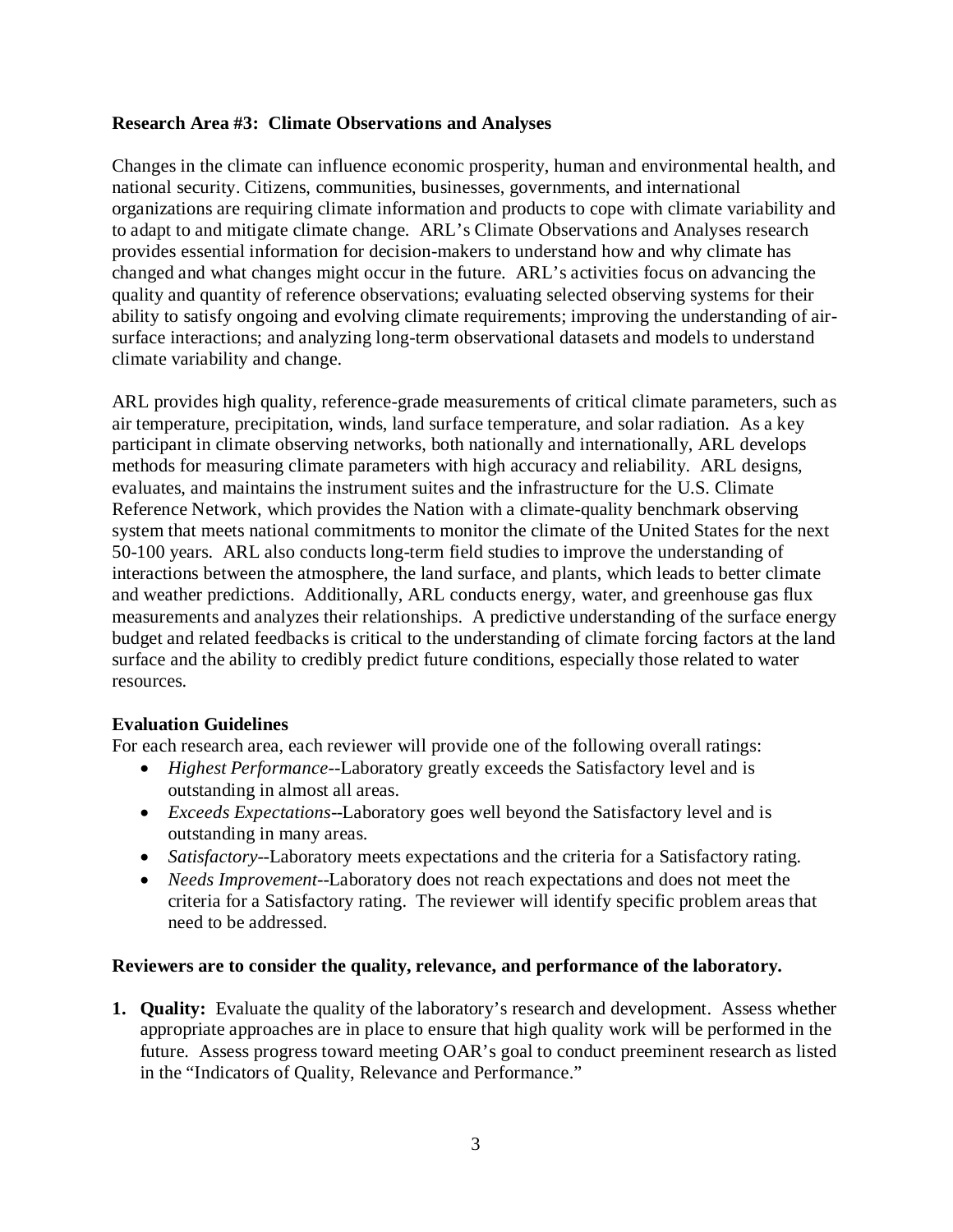## **Quality Rating Criteria:**

• *Satisfactory* rating --Laboratory scientists and leadership are often recognized for excellence through collaborations, research accomplishments, and national and international leadership positions. While good work is done, laboratory scientists are not usually recognized for leadership in their fields.

## **Evaluation Questions to consider:**

- Does the Laboratory conduct preeminent research? Are the scientific products and/or technological advancements meritorious and significant contributions to the scientific community?
- How does the quality of the laboratory's research and development rank among Research and Development (R&D) programs in other U.S. federal agencies? Other science agencies/institutions?
- Are appropriate approaches in place to ensure that high quality work will be done in the future?
- Do Laboratory researchers demonstrate scientific leadership and excellence in their respective fields (e.g., through collaborations, research accomplishments, externally funded grants, awards, membership and fellowship in societies)?
- **Indicators of Quality:** Indicators can include, but not be limited to the following (note: not all may be relevant to each laboratory)
	- A Laboratory's total number of refereed publications per unit time and/or per scientific Full Time Equivalent scientific staff (FTE).
	- A list of technologies (e.g. observing systems, information technology, numerical modeling algorithms) transferred to operations/application and an assessment of their significance/impact on operations.
	- The number of citations for a laboratory's scientific staff by individual or some aggregate.
	- A list of awards won by groups and individuals for research, development, and/or application.
	- Elected positions on boards or executive level offices in prestigious organizations (e.g., the National Academy of Sciences, National Academy of Engineering, or fellowship in the American Meteorological Society, American Geophysical Union, or the American Association for the Advancement of Science etc.).
	- Service of individuals in technical and scientific societies such as journal editorships, service on U.S. interagency groups, service of individuals on boards and committees of international research-coordination organizations.
	- A measure (often in the form of an index) that represents the value of either individual scientist or the laboratory's integrated contribution of refereed publications to the advancement of knowledge (e.g., Hirsch Index).
	- Evidence of collaboration with other national and international research groups, both inside and outside of NOAA including Cooperative Institutes and universities, as well as reimbursable support from non-NOAA sponsors.
	- Significance and impact of involvement with patents, invention disclosures, Cooperative Research and Development Agreements, and other activities with industry.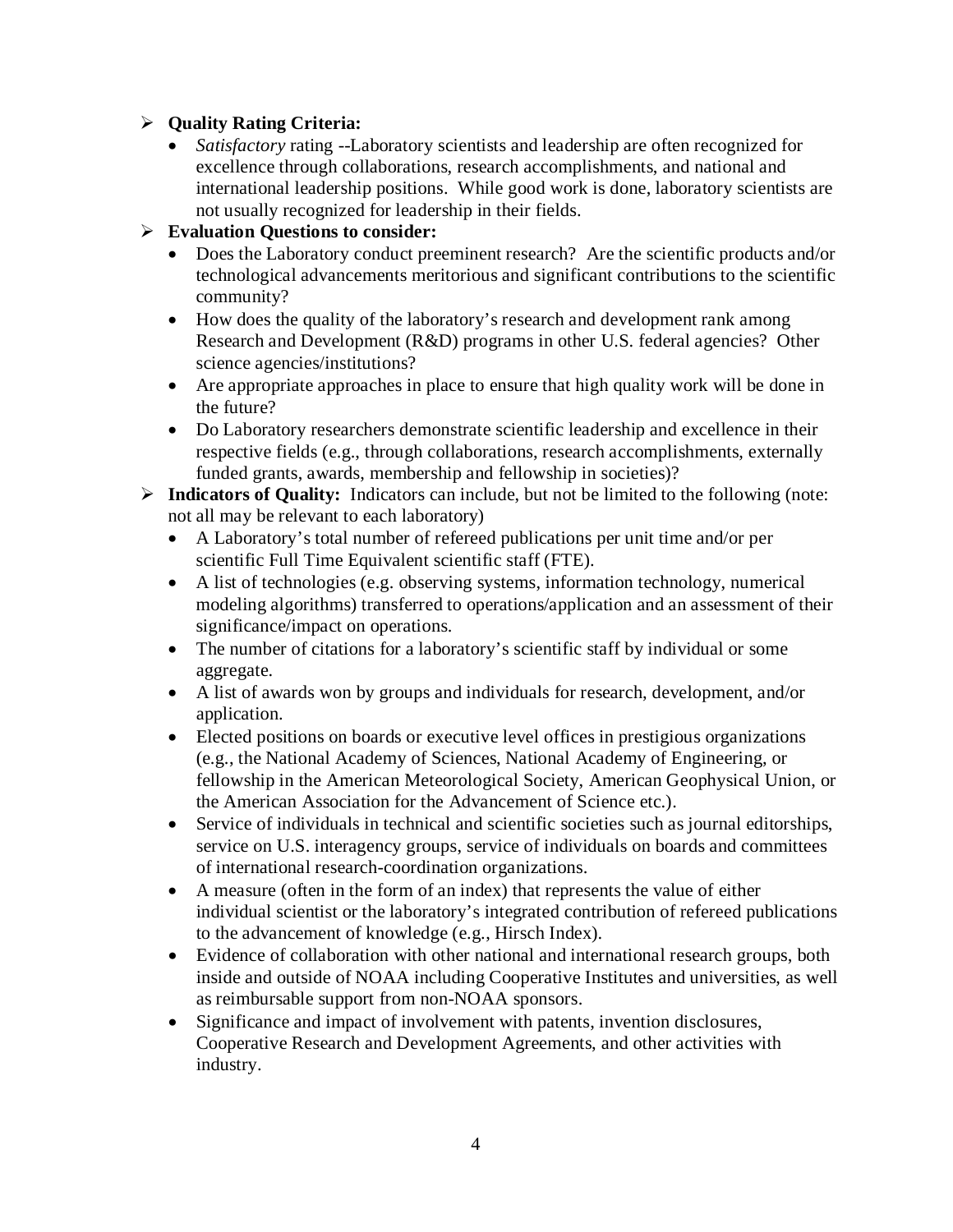- Other forms of recognition from NOAA information customers such as decisionmakers in government, private industry, the media, education communities, and the public.
- Contributions of data to national and international research, databases, and programs, and involvement in international quality-control activities to ensure accuracy, precision, inter-comparability, and accessibility of global data sets.
- **2. Relevance**: Evaluate the degree to which the research and development is relevant to NOAA's mission and of value to the Nation.

## **Relevance Rating Criteria:**

• *Satisfactory* rating --The R&D enterprise of the laboratory shows linkages to NOAA's mission, Strategic Plan, and Research Plan, and is of value to the Nation. There are some efforts to work with customer needs but these are not consistent throughout the research area.

# **Evaluation Questions to consider:**

- Does the research address existing (or future) societally relevant needs (national and international)?
- How well does it address issues identified in the NOAA strategic plan and research plans or other policy or guiding documents?
- Are customers engaged to ensure relevance of the research? How does the laboratory foster an environmentally literate society and the future environmental workforce? What is the quality of outreach and education programming and products?
- Are there R&D topics relevant to national needs that the laboratory should be pursuing but is not? Are there R&D topics in NOAA and OAR plans that the laboratory should be pursuing but is not?
- **Indicators of Relevance:** Indicators can include, but not be limited to the following (note: not all may be relevant to each laboratory)
	- Results of written customer survey and interviews.
	- A list of research products, information and services, models and model simulations, and an assessment of their impact by end users, including participation or leadership in national and international state-of-science assessments.
- **3. Performance**: Evaluate the overall effectiveness with which the laboratory plans and conducts its research and development, given the resources provided, to meet NOAA Strategic Plan objectives and the needs of the Nation. The evaluation will be conducted within the context of three sub-categories: **a) Research Leadership and Planning, b) Efficiency and Effectiveness, and c) Transition of Research to Applications (when applicable and/or appropriate)**.

### **Performance Rating Criteria:**

- *Satisfactory* rating
	- o The laboratory generally has documented scientific objectives and strategies through strategic and implementation plans (e.g., Annual Operating Plan) and a process for evaluating and prioritizing activities.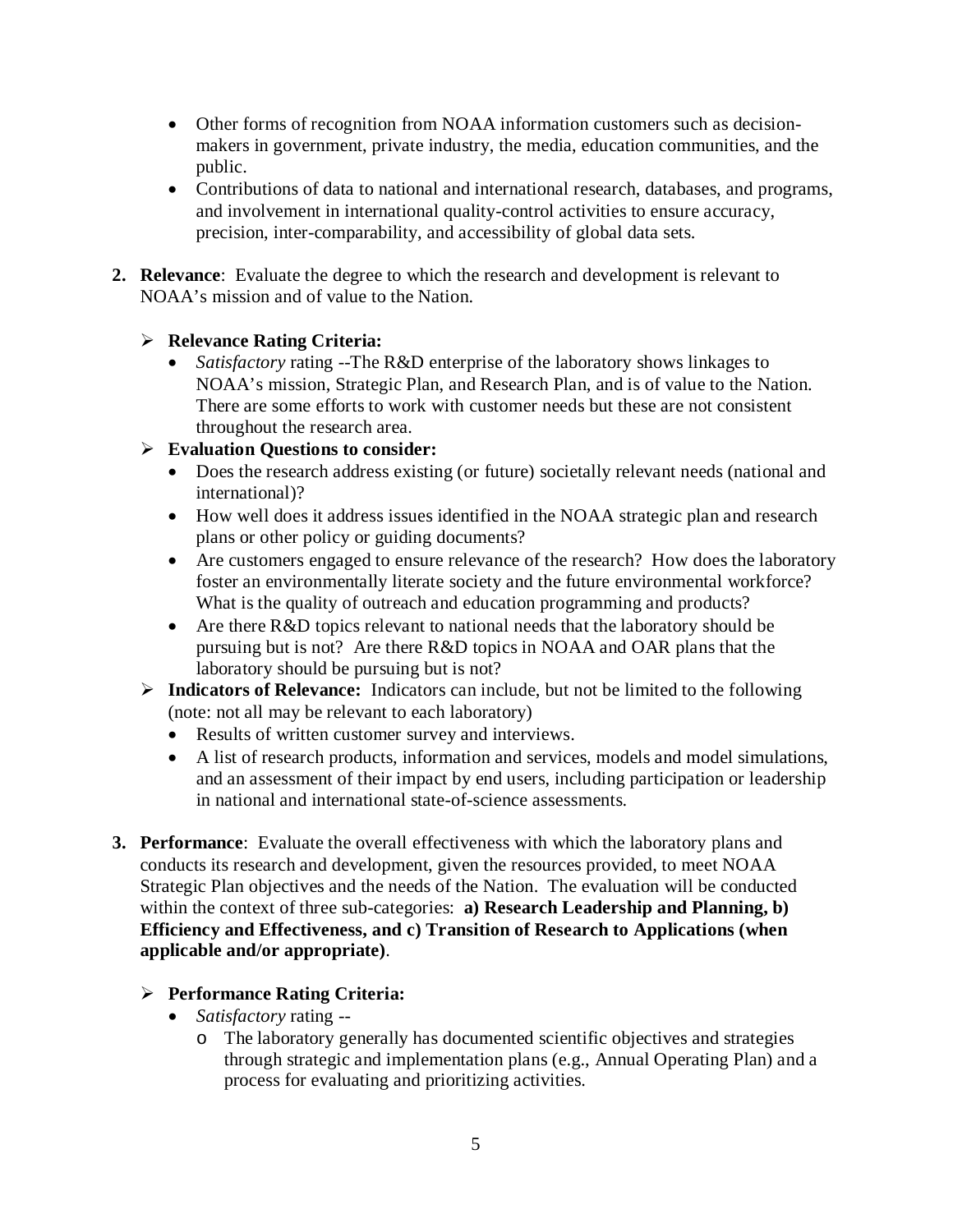- o The laboratory management generally functions as a team and works to improve the operation of the laboratory.
- o The laboratory usually demonstrates effectiveness in completing its established objectives, milestones, and products.
- o The laboratory often works to increase efficiency (e.g., through leveraging partnerships).
- o The laboratory is generally effective and efficient in delivering most of its products/outputs to applications, operations or users.
- **A. Research Leadership and Planning**: Assess whether the laboratory has clearly defined objectives, scope, and methodologies for its key projects.
	- **Evaluation Questions to consider:**
		- Does the laboratory have clearly defined and documented scientific objectives, rationale, and methodologies for key projects?
		- Does the laboratory have an evaluation process for projects: selecting/continuing those projects with consistently high marks for merit, application, and priority fit; ending projects; or transitioning projects?
		- Does the laboratory have the leadership and flexibility (i.e., time and resources) to respond to unanticipated events or opportunities that require new research and development activities?
		- Does the laboratory provide effective scientific leadership to, and interaction with, NOAA and the external community on issues within its purview?
		- Does laboratory management function as a team and strive to improve operations? Are there institutional, managerial, resource, or other barriers to the team working effectively?
		- Has the laboratory effectively responded to and/or implemented recommendations from previous science reviews?

# **Indicators of Leadership and Planning**

Indicators can include, but not be limited to, the following (Note: Not all may be relevant to each laboratory).

- Laboratory Strategic Plan.
- Program/Project Implementation Plans.
- Active involvement in NOAA planning and budgeting process.
- Final report of implementation of recommendations from previous laboratory review.
- **B. Efficiency and Effectiveness**: Assess the efficiency and effectiveness of the laboratory's research and development, given the laboratory's goals, resources, and constraints and how effective the laboratory is in obtaining needed resources through NOAA and other sources.

# **Evaluation Questions to consider:**

- Does the laboratory execute its research in an efficient and effective manner given the laboratory goals, resources, and constraints?
- Is the laboratory organized and managed to optimize the conduct and planning of research, including the support of creativity? How well integrated is the work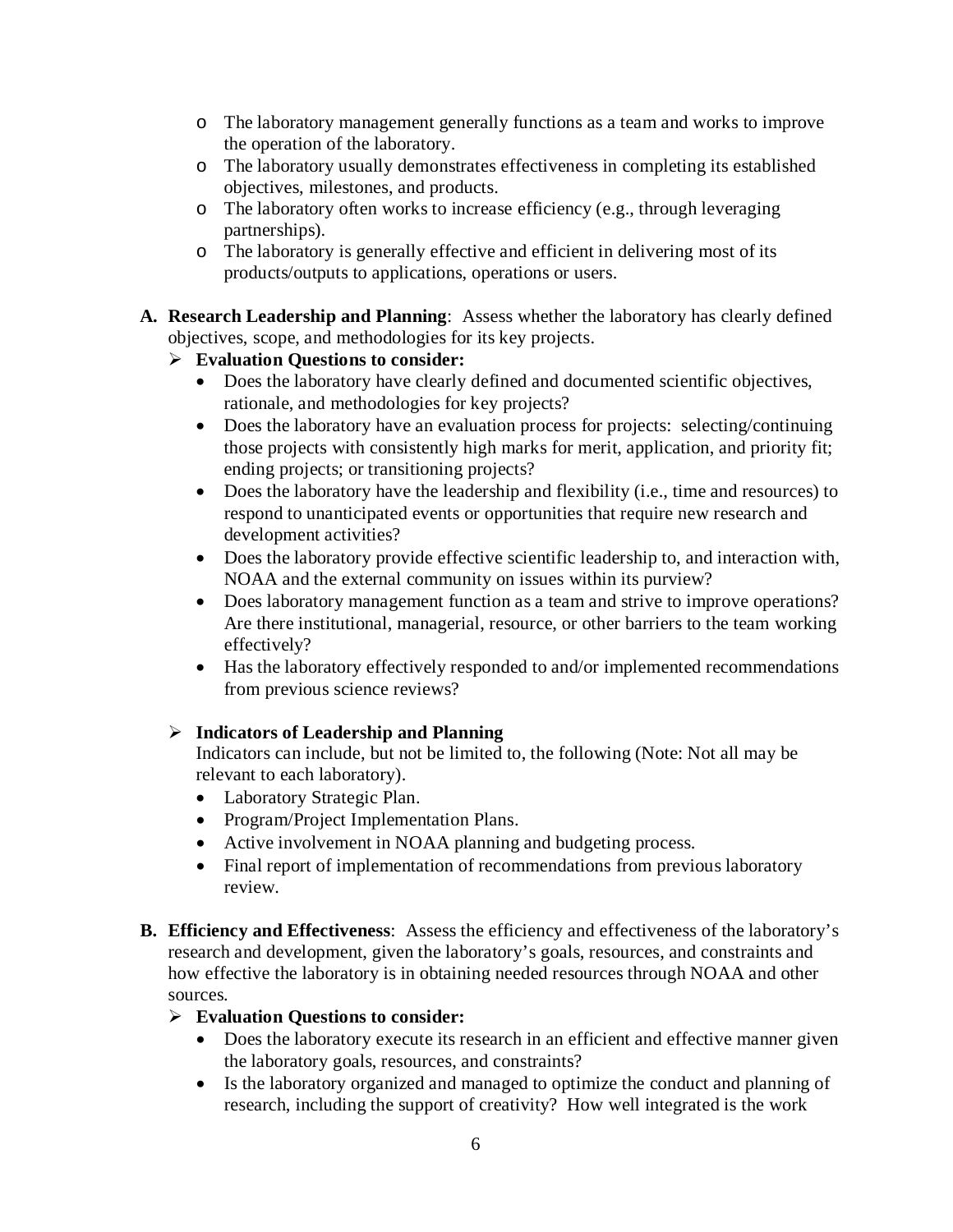with NOAA's and OAR's planning and execution activities? Are there adequate inputs to NOAA's and OAR's planning and budgeting processes?

- Is the proportion of the external funding appropriate relative to its NOAA base funding?
- Is the laboratory leveraging relationships with internal and external collaborators and stakeholders to maximize research outputs?
- Are human resources adequate to meet current and future needs? Is the laboratory organized and managed to ensure diversity in its workforce? Does the laboratory provide professional development opportunities for staff?
- Are appropriate resources and support services available? Are investments being made in the right places?
- Is infrastructure sufficient to support high quality research and development?
- Are projects on track and meeting appropriate milestones and targets? What processes does management employ to monitor the execution of projects?
- **Indicators of Efficiency and Effectiveness:** Indicators can include, but not be limited to, the following (Note: Not all may be relevant to each laboratory).
	- List of active collaborations
	- Funding breakout by source
	- Lab demographics
- **C. Transition of Research to Applications**: How well has the laboratory delivered products and communicated the results of their research? Evaluate the laboratory's effectiveness in transitioning and/or disseminating its research and development into applications (operations and/or information services).

### **Evaluation Questions to consider:**

- How well is the transition of research to applications and/or dissemination of knowledge planned and executed?
- Are end users of the research and development involved in the planning and delivery of applications and/or information services? Are they satisfied?
- Are the research results communicated to stakeholders and the public?
- **Indicators of Transition:** Indicators can include, but not be limited to, the following (Note: Not all may be relevant to each laboratory).
	- A list of technologies (e.g. observing systems, information technology, numerical modeling algorithms) transferred to operations/application and an assessment of their significance/impact on operations/applications.
	- Significance and impact of involvement with patents, Cooperative Research and Development Agreements (CRADAs) and other activities with industry, other sectors, etc.
	- Discussions or documentation from laboratory stakeholders.

### **Proposed Schedule and Time Commitment for Reviewers:**

The on-site review will be conducted June 21-23, 2016, in College Park, Maryland. Two teleconferences before the review are planned with the Deputy Assistant Administrator for OAR,